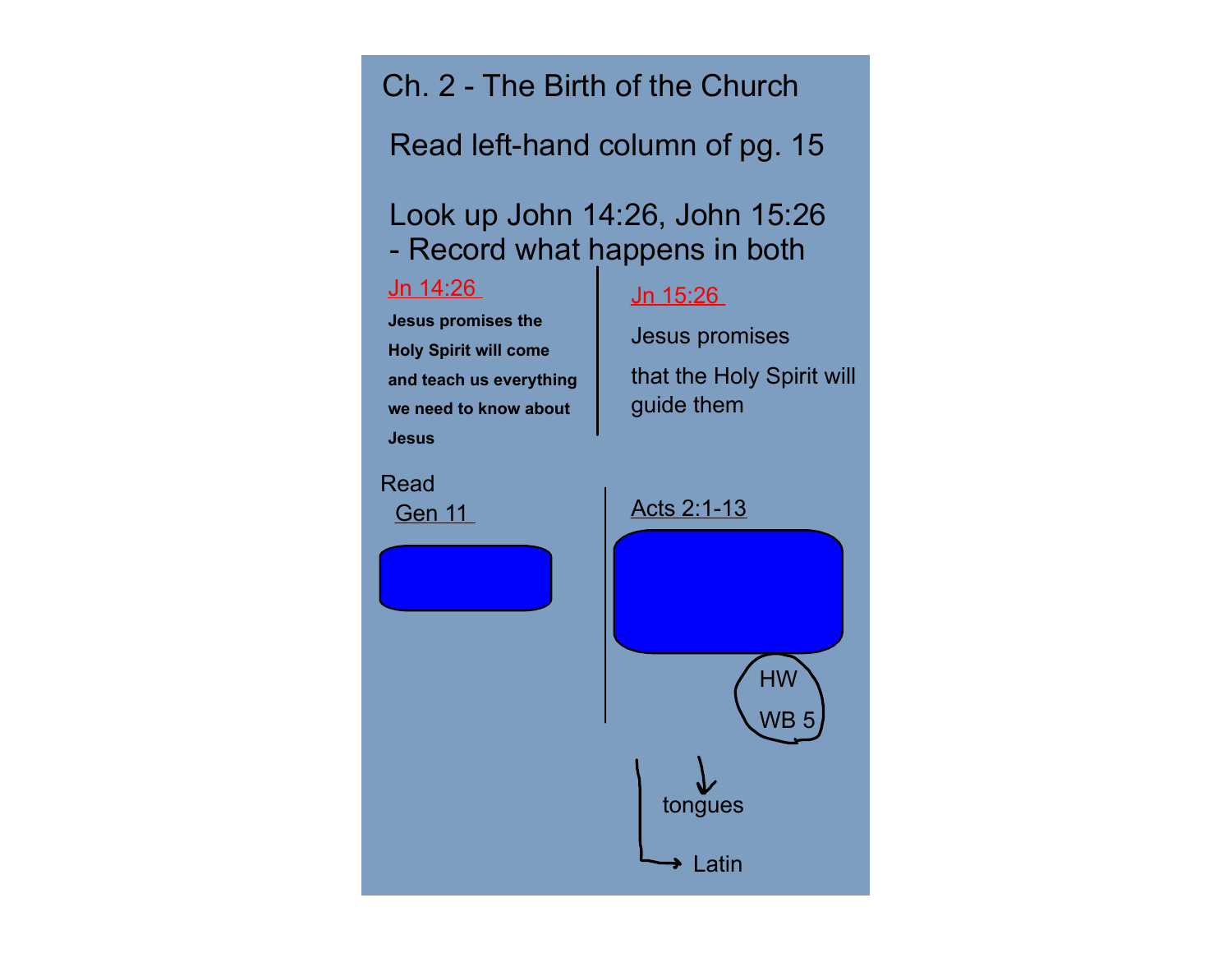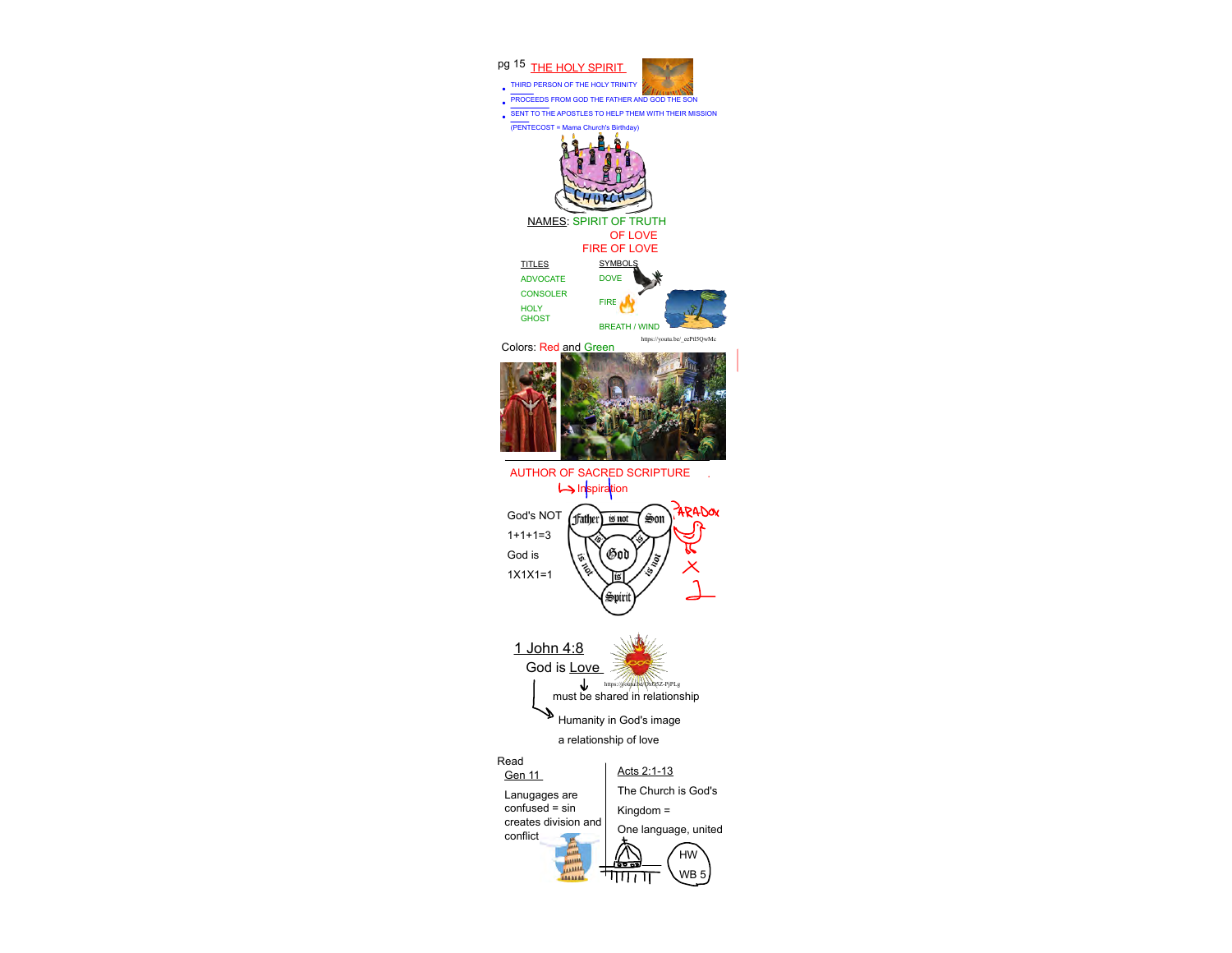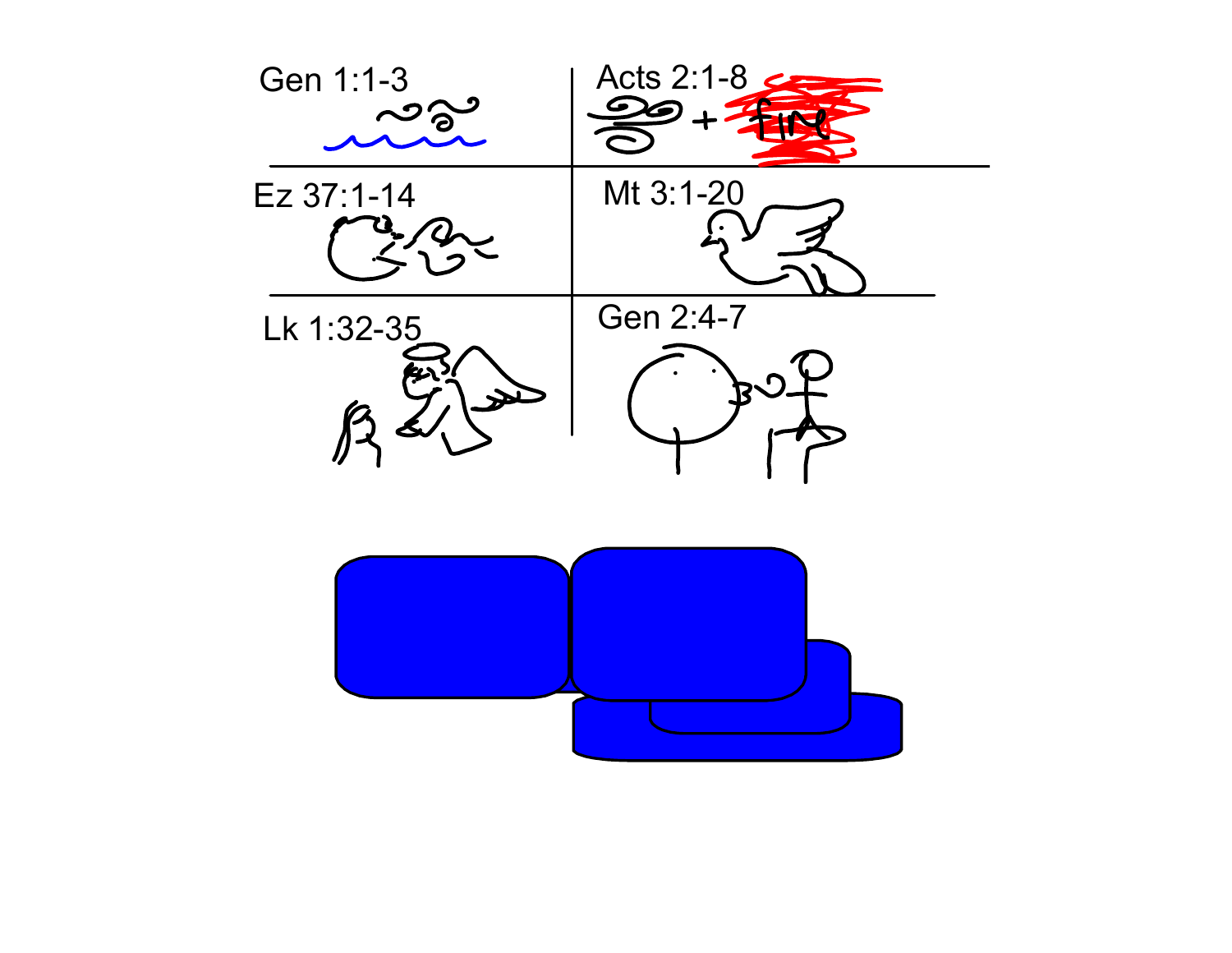$\begin{array}{r}\n\begin{array}{r}\n\sqrt{1100} & \sqrt{162N291} \\
\hline\n\end{array} \\
\begin{array}{r}\n\sqrt{1100} & \sqrt{1625} \\
\hline\n\end{array} \\
\begin{array}{r}\n\sqrt{1625} & \sqrt{1625} \\
\hline\n\end{array} \\
\begin{array}{r}\n\sqrt{1625} & \sqrt{1625} \\
\hline\n\end{array} \\
\begin{array}{r}\n\sqrt{1625} & \sqrt{1625} \\
\hline\n\end{array} \\
\begin{array}{r}\n\sqrt{1625} & \sqrt{1625} \\
\hline$ 

ReAD 15-17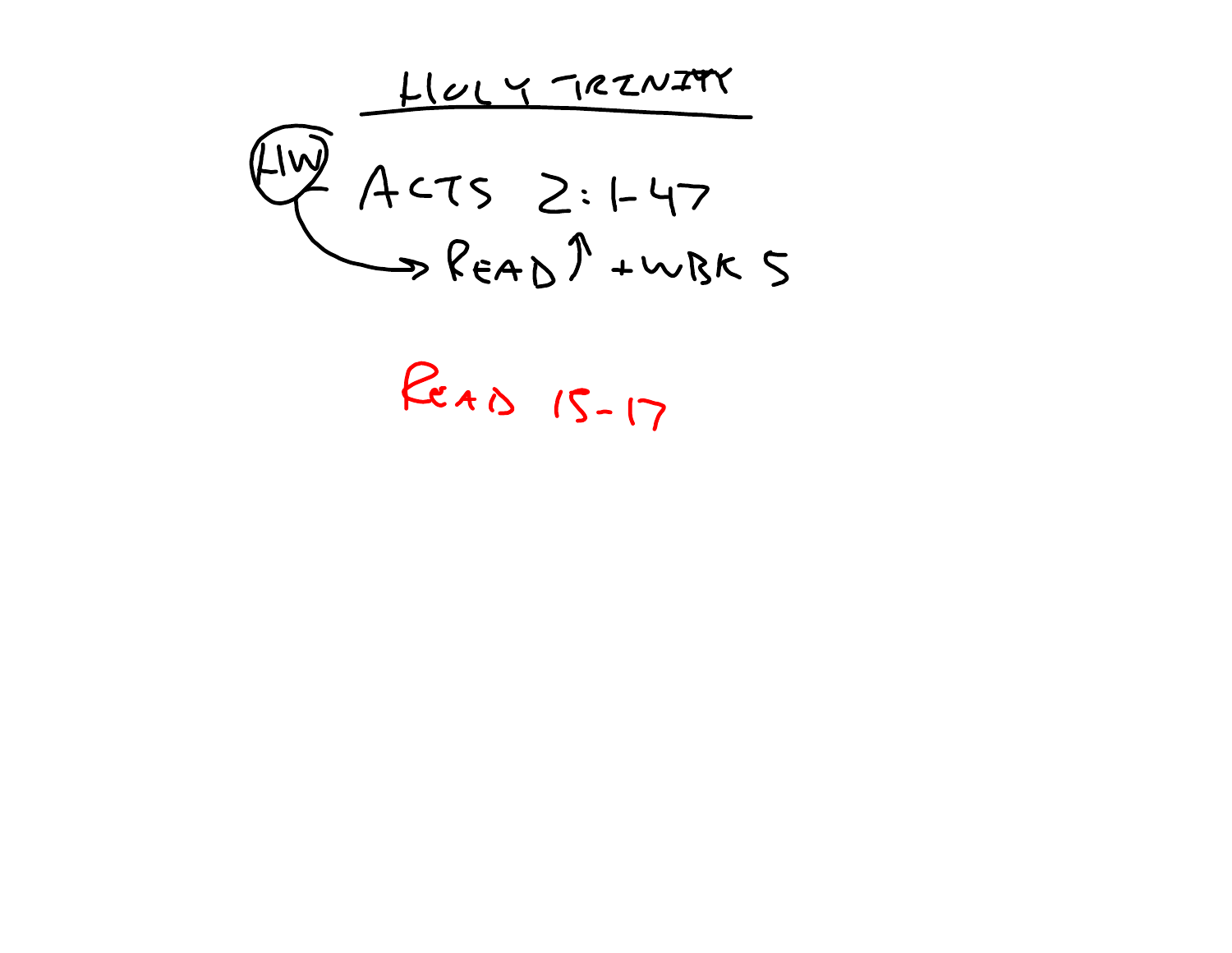He/brews 1:1-2 God revealed his plan in part through the O.T --> prophets, and now fully in Christ

**Church** 

Old Testament Covenants

1. Adam & Eve: "He will strike at your head"

2. Noah:

the baby Moses floating down the Nile being saved from the slaughter

the adult Moses walking through the Red Sea, saving his people

the Church and all its members being saved from destruction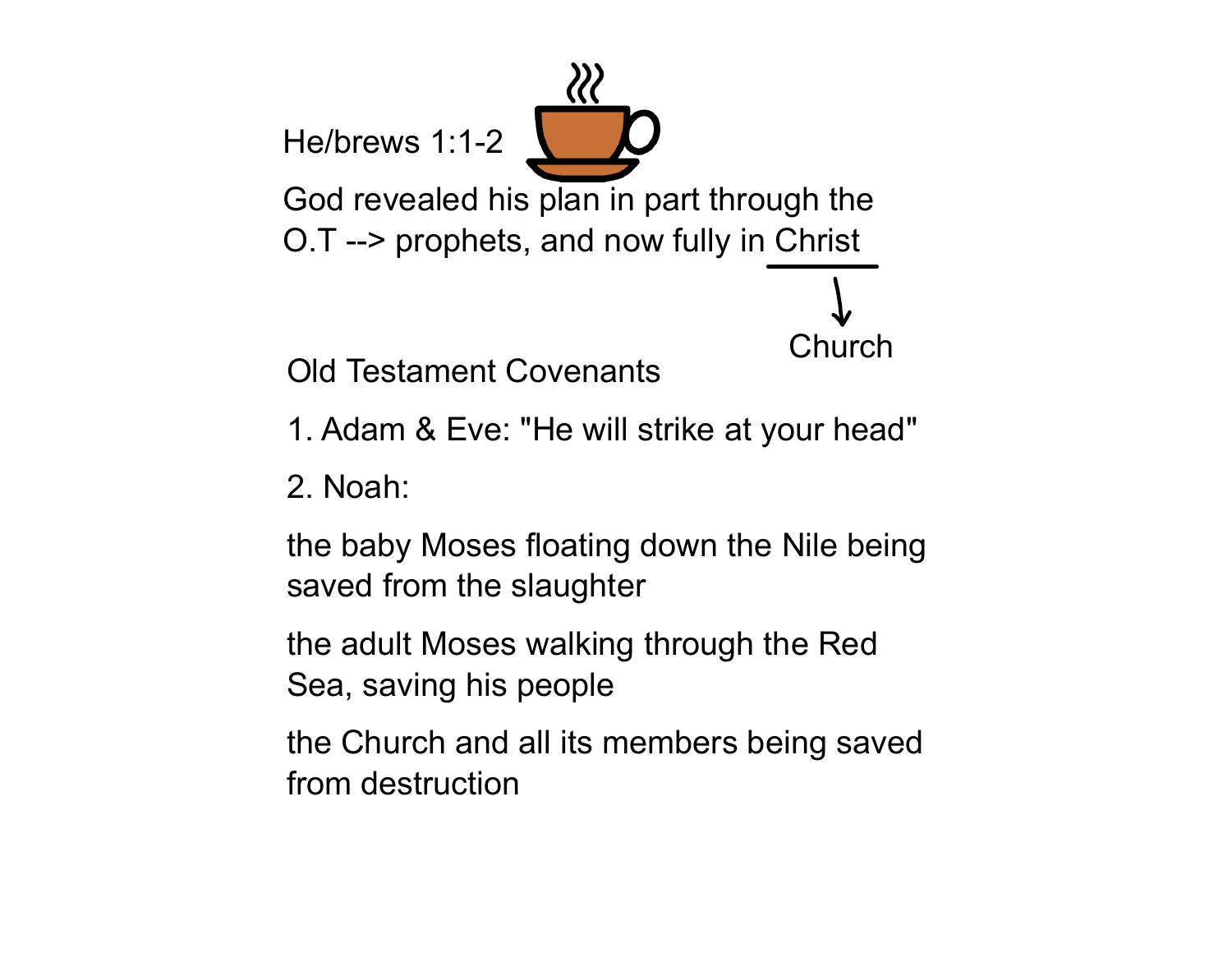Matthew 23 pg 17 Disciple: Student Rabbi: Hebrew for teacher Master: Magister = teacher Magisterium: Teaching authority of the Church  $PerR$  +  $B$ :  $H_{e}$ Apostle: Greek for "one who is sent" Google Slides: 2 Apostles catholic.org newadvent.org 1. Apostle's name 1 Go to the 2. Stories from Scripture religion tab on 3. Job / Career / Education the MS Weebly 4. Places he evangelized page 2 5. How he died? 6. Symbols in Art **Saints** 3 7. Include Picture **Central** 8. Feast Day? 4 9. Patronage?

l

google.classroom.com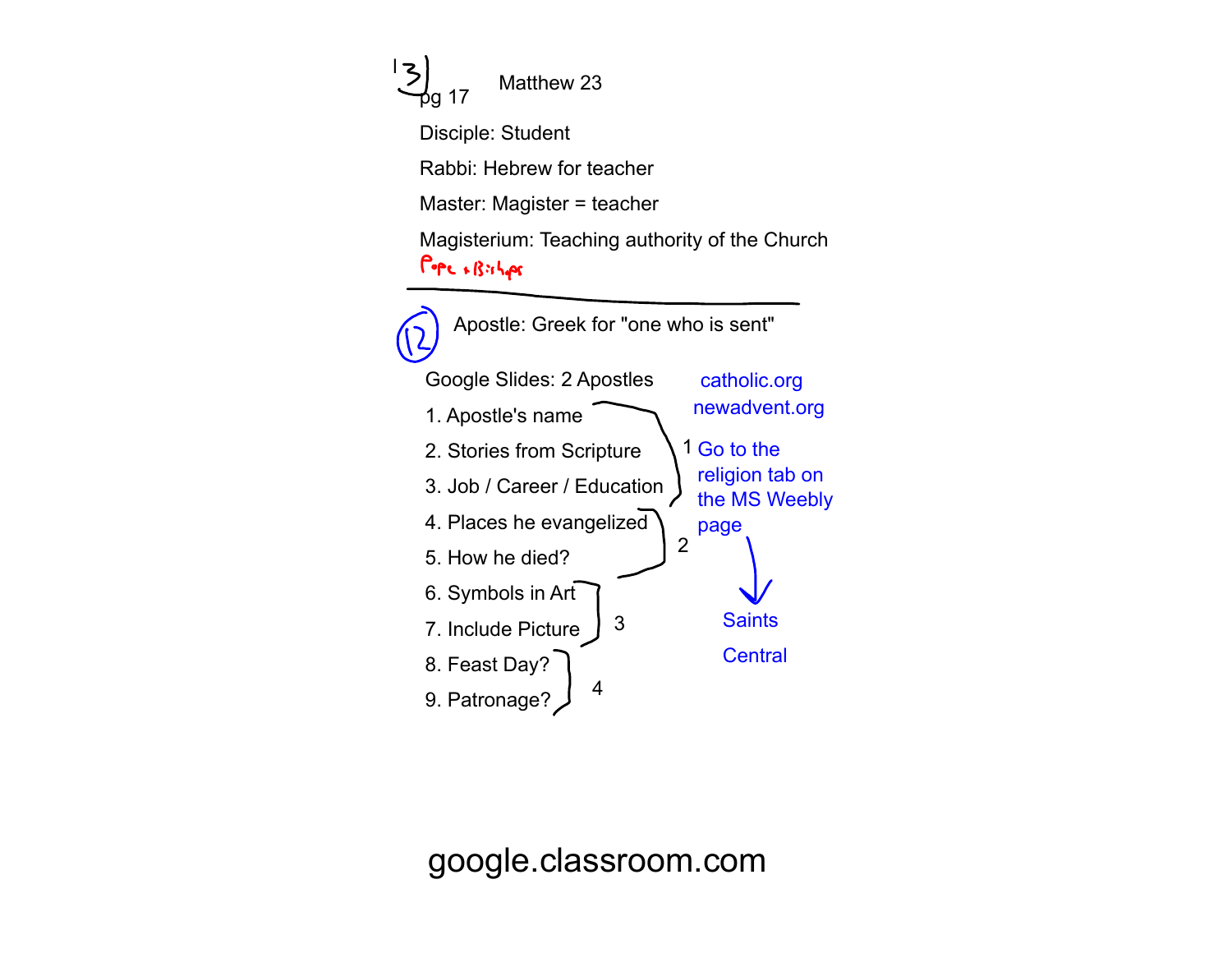| Simon Peter             | Thomas             |
|-------------------------|--------------------|
| <b>Andrew</b>           | Matthew (Levi)     |
| James the Greater       | James the Lesser   |
| John                    | Jude (Thaddeus)    |
| <b>Philip</b>           | Simon (the Zealot) |
| Nathaniel (Bartholomew) | Judas (Iscariot)   |
| Mary, Mother of God     | <b>Matthias</b>    |
| Mary Magdalene          | <b>Saint Paul</b>  |
| Mark (John Mark)        | <b>Barnabas</b>    |
|                         | <b>Silas</b>       |